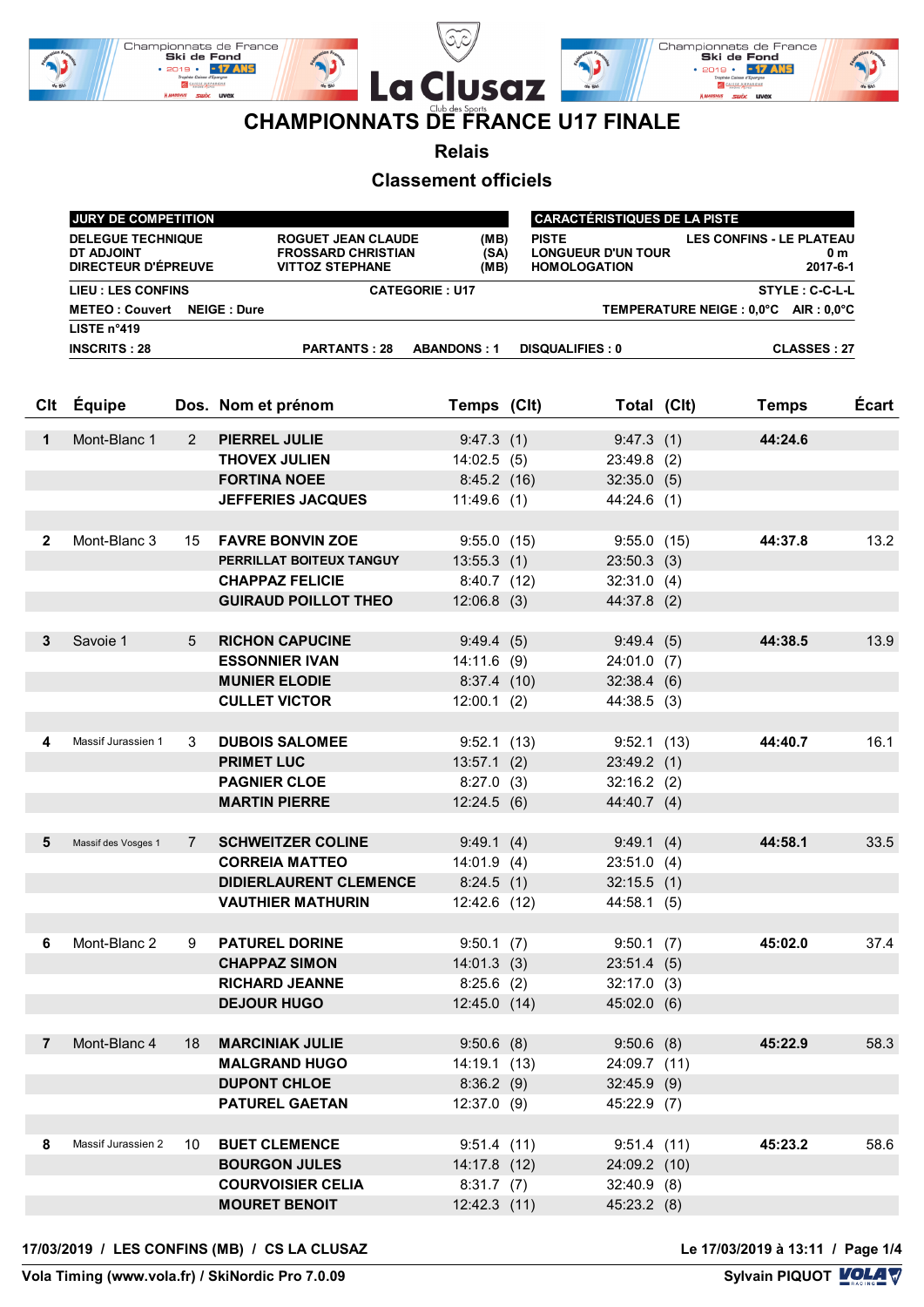

# **CHAMPIONNATS DE FRANCE U17 FINALE**

**Relais**

**Classement officiels**

|    | Clt Équipe         |              | Dos. Nom et prénom                         | Temps (Clt)                | Total (Clt)    | <b>Temps</b> | <b>Écart</b> |
|----|--------------------|--------------|--------------------------------------------|----------------------------|----------------|--------------|--------------|
|    |                    |              |                                            |                            |                |              |              |
| 9  | Lyonnais           | 4            | <b>GREAU ALIZEE</b>                        | 9:48.6(3)                  | 9:48.6(3)      | 45:34.8      | 1:10.2       |
|    |                    |              | <b>SCHULTZ PAUL</b>                        | 14:31.5 (18)               | 24:20.1 (14)   |              |              |
|    |                    |              | <b>NIOGRET AGATHE</b>                      | 8:48.4(18)                 | 33:08.5 (17)   |              |              |
|    |                    |              | <b>GARDONI MATEO</b>                       | $12:26.3$ (7)              | 45:34.8 (9)    |              |              |
|    |                    |              |                                            |                            |                |              |              |
| 10 | Mont-Blanc 6       | 22           | <b>BIHLER NINA</b>                         | 9:51.1(10)                 | 9:51.1(10)     | 45:37.5      | 1:12.9       |
|    |                    |              | <b>MISSILLIER CONSTANT</b>                 | 14:08.1(6)                 | 23:59.2(6)     |              |              |
|    |                    |              | <b>GROSSET BOURBANGE LINA</b>              | $8:39.7$ (11)              | $32:38.9$ (7)  |              |              |
|    |                    |              | <b>MOREL FOURRIER TOM</b>                  | 12:58.6 (19)               | 45:37.5 (10)   |              |              |
|    |                    |              |                                            |                            |                |              |              |
| 11 | Dauphiné 2         | 8            | <b>GAILLARD MARGAUX</b>                    | 9:48.0(2)                  | 9:48.0(2)      | 45:38.4      | 1:13.8       |
|    |                    |              | <b>PIOVESAN REMI</b>                       | 14:36.1 (20)               | 24:24.1 (15)   |              |              |
|    |                    |              | <b>CUCCARO ROMANE</b>                      | 8:59.9(22)                 | 33:24.0 (19)   |              |              |
|    |                    |              | <b>GAUTIER PELISSIER AUBIN</b>             | 12:14.4(5)                 | 45:38.4 (11)   |              |              |
|    |                    |              |                                            |                            |                |              |              |
| 12 | Savoie 2           | 11           | <b>LAMBERT TALIA</b>                       | 10:19.5(25)                | 10:19.5(25)    | 45:38.7      | 1:14.1       |
|    |                    |              | <b>VENTURINI ENZO</b>                      | $14:09.4$ (7)              | 24:28.9 (20)   |              |              |
|    |                    |              | <b>ELOY LILOU</b>                          | $8:35.9$ (8)               | 33:04.8 (15)   |              |              |
|    |                    |              | <b>BERJOAN ROBIN</b>                       | $12:33.9$ (8)              | 45:38.7 (12)   |              |              |
|    |                    |              |                                            |                            |                |              |              |
| 13 | Alpes Provence 1   | 6            | <b>ROCHE LUDMILLA</b>                      | 9:58.4(20)                 | 9:58.4(20)     | 45:40.3      | 1:15.7       |
|    |                    |              | <b>GROS MAXIME</b>                         | $14:09.8$ (8)              | $24:08.2$ (9)  |              |              |
|    |                    |              | <b>BESSON LEONIE</b>                       | $8:52.8$ (21)              | 33:01.0 (13)   |              |              |
|    |                    |              | <b>GONNON LOUIS</b>                        | $12:39.3$ (10)             | 45:40.3 (13)   |              |              |
|    |                    |              |                                            |                            |                |              |              |
| 14 | Mont-Blanc 5       | 20           | <b>PIGNOT FRANCE</b>                       | 9:49.7(6)                  | 9:49.7(6)      | 45:43.7      | 1:19.1       |
|    |                    |              | <b>ROUTIN HUGO</b>                         | 14:38.3 (21)               | 24:28.0 (19)   |              |              |
|    |                    |              | <b>CROS JEANNE</b>                         | 8:27.2(4)                  | $32:55.2$ (11) |              |              |
|    |                    |              | <b>GARNIER AXEL</b>                        | 12:48.5 (16)               | 45:43.7 (14)   |              |              |
|    |                    |              |                                            |                            |                |              |              |
| 15 | Dauphiné 4         | 17           | <b>GAILLARD JUSTINE</b>                    | 9:50.9(9)                  | 9:50.9(9)      | 45:44.5      | 1:19.9       |
|    |                    |              | <b>CAPPOEN VICTOR</b>                      | 14:28.7 (17)               | 24:19.6 (13)   |              |              |
|    |                    |              | <b>GIGNOUX ANAIS</b>                       | 8:42.1(14)                 | 33:01.7 (14)   |              |              |
|    |                    |              | <b>PAUMATHIOD MILAN</b>                    | 12:42.8 (13)               | 45:44.5 (15)   |              |              |
|    |                    |              |                                            |                            |                |              |              |
| 16 | Massif Jurassien 3 | 16           | <b>LAURENCE COLINE</b>                     | $9:52.5$ (14)              | 9:52.5(14)     | 45:54.1      | 1:29.5       |
|    |                    |              | <b>GALLOIS ROMAN</b>                       | 14:15.3 (10)               | 24:07.8 (8)    |              |              |
|    |                    |              | <b>NICOD MARION</b><br><b>TYRODE JOSSE</b> | 8:42.2(15)<br>13:04.1 (20) | 32:50.0 (10)   |              |              |
|    |                    |              |                                            |                            | 45:54.1 (16)   |              |              |
| 17 | Dauphiné 3         | 14           | <b>GATIE EVA</b>                           | $9:57.5$ (18)              | 9:57.5(18)     | 46:00.3      | 1:35.7       |
|    |                    |              | <b>OGIER KILLIAN</b>                       | 14:27.1 (14)               | 24:24.6 (16)   |              |              |
|    |                    |              | <b>BARDINET ROMANE</b>                     | 8:41.9(13)                 | 33:06.5 (16)   |              |              |
|    |                    |              | <b>COLLET CORENTIN</b>                     | 12:53.8 (18)               | 46:00.3 (17)   |              |              |
|    |                    |              |                                            |                            |                |              |              |
| 18 | Dauphiné 1         | $\mathbf{1}$ | <b>CHARVOLIN MARTHE</b>                    | 9:51.7(12)                 | 9:51.7(12)     | 46:00.8      | 1:36.2       |
|    |                    |              | <b>PELONG MARTIN</b>                       | 15:12.5 (26)               | 25:04.2 (22)   |              |              |
|    |                    |              |                                            |                            |                |              |              |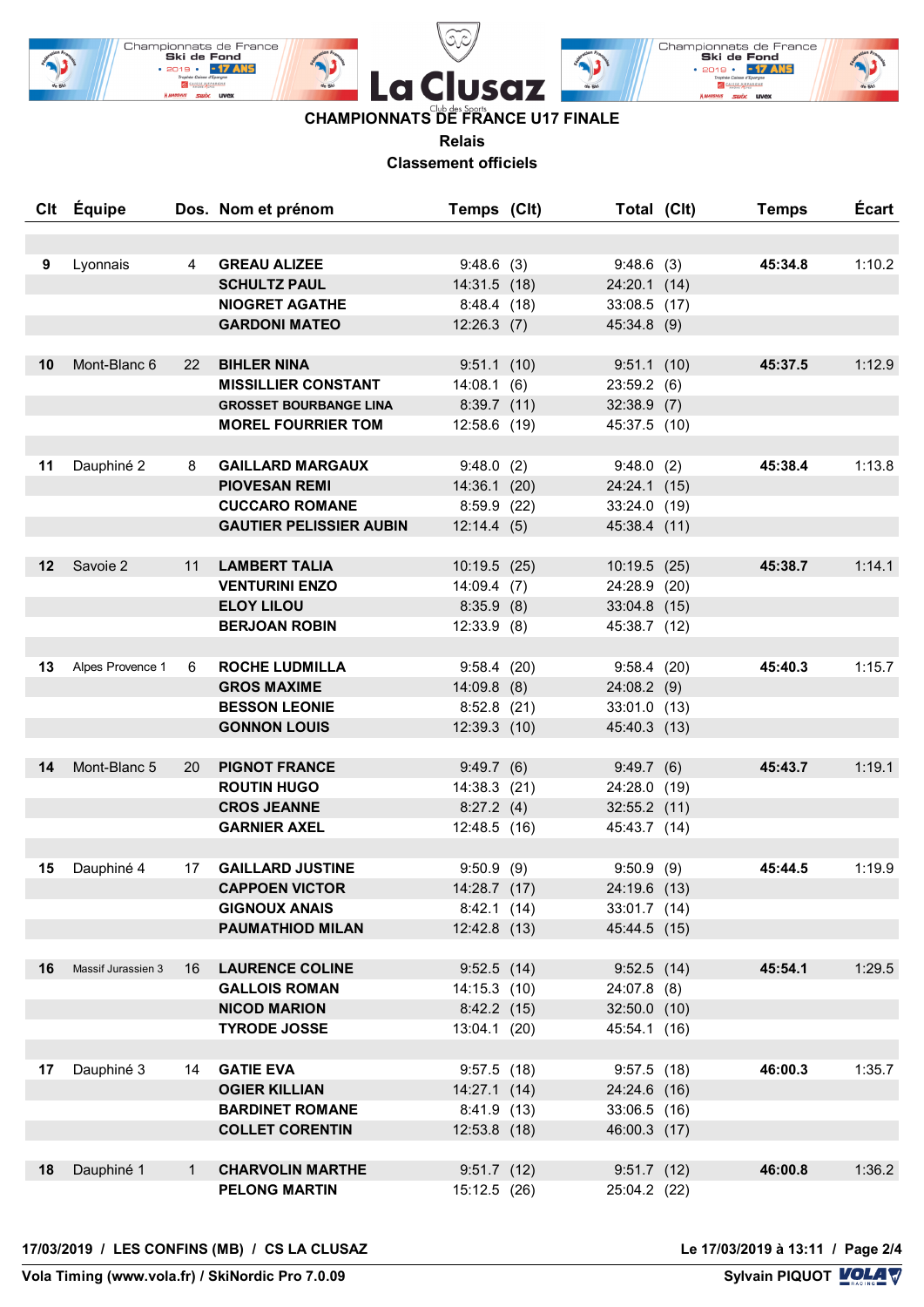

### **CHAMPIONNATS DE FRANCE U17 FINALE**

**Relais**

**Classement officiels**

| Clt | Équipe                        |    | Dos. Nom et prénom                         | Temps (Clt)               | Total (Clt)    | <b>Temps</b> | <b>Écart</b> |
|-----|-------------------------------|----|--------------------------------------------|---------------------------|----------------|--------------|--------------|
|     |                               |    | <b>FILLIARD PEMA</b>                       | 8:45.4(17)                | 33:49.6 (23)   |              |              |
|     |                               |    | <b>DESLOGES MATHIS</b>                     | 12:11.2(4)                | 46:00.8 (18)   |              |              |
|     |                               |    |                                            |                           |                |              |              |
| 19  | Massif Jurassien 5            | 21 | <b>DESCOURVIERES EMILIE</b>                | 9:57.1(17)                | 9:57.1(17)     | 46:15.1      | 1:50.5       |
|     |                               |    | <b>CHATEAUNEUF OSCAR</b>                   | 14:32.2 (19)              | 24:29.3 (21)   |              |              |
|     |                               |    | <b>BILLET EMMA</b>                         | 8:27.8(5)                 | 32:57.1 (12)   |              |              |
|     |                               |    | <b>BERROT MARTIN</b>                       | 13:18.0 (22)              | 46:15.1 (19)   |              |              |
|     |                               |    |                                            |                           |                |              |              |
| 20  | Alpes Provence 2              | 12 | <b>PRONO CLARA</b>                         | 9:59.3(21)                | 9:59.3(21)     | 46:17.7      | 1:53.1       |
|     |                               |    | <b>BORDET COLIN</b>                        | $14:17.1$ (11)            | 24:16.4 (12)   |              |              |
|     |                               |    | <b>BAPTISTE LOUNA</b>                      | 9:13.4(25)                | 33:29.8 (20)   |              |              |
|     |                               |    | <b>BERNAUDON MATHIS</b>                    | 12:47.9 (15)              | 46:17.7 (20)   |              |              |
|     |                               |    |                                            |                           |                |              |              |
| 21  | Massif des Vosges / Alpes Pro | 27 | <b>PONTA PAOLA</b>                         | 9:56.7(16)                | 9:56.7(16)     | 46:27.8      | 2:03.2       |
|     |                               |    | <b>ALLEMAND NEIL</b>                       | 14:28.4 (16)              | 24:25.1 (17)   |              |              |
|     |                               |    | <b>GROSJEAN MARINE</b>                     | 9:10.1(23)                | 33:35.2 (21)   |              |              |
|     |                               |    | <b>MARSEILLE NATHAN</b>                    | 12:52.6 (17)              | 46:27.8 (21)   |              |              |
|     |                               |    |                                            |                           |                |              |              |
| 22  | Massif Jurassien 4            | 19 | <b>GUYON ANNA</b>                          | 9:58.0(19)                | $9:58.0$ (19)  | 46:28.1      | 2:03.5       |
|     |                               |    | <b>TAGLIONE MATTEO</b>                     | 14:27.7 (15)              | 24:25.7 (18)   |              |              |
|     |                               |    | <b>GRAPPE HANNA</b>                        | 8:51.1(20)                | $33:16.8$ (18) |              |              |
|     |                               |    | <b>ARBEZ MATHIEU</b>                       | 13:11.3 (21)              | 46:28.1 (22)   |              |              |
|     |                               |    |                                            |                           |                |              |              |
| 23  | Mont-Blanc 7                  | 24 | <b>PLACE ISELINE</b>                       | 10:15.8 (24)              | $10:15.8$ (24) | 47:53.0      | 3:28.4       |
|     |                               |    | <b>PIALAT MAXENCE</b>                      | 14:51.1 (22)              | 25:06.9 (23)   |              |              |
|     |                               |    | <b>LEBAY CAROLINE</b>                      | 8:49.1(19)                | 33:56.0 (24)   |              |              |
|     |                               |    | <b>PETILLEON NOAM</b>                      | 13:57.0 (23)              | 47:53.0 (23)   |              |              |
|     |                               |    |                                            |                           |                |              |              |
| 24  | Massif des Vosges 2           | 13 | <b>GILET AMELIE</b><br><b>POIROT MARIO</b> | $10:01.5$ (22)            | $10:01.5$ (22) | 48:09.3      | 3:44.7       |
|     |                               |    | <b>JAEGGY EMILIE</b>                       | 15:09.2 (25)<br>8:30.1(6) | 25:10.7 (24)   |              |              |
|     |                               |    | <b>PERRY EMILIEN</b>                       | 14:28.5 (24)              | 33:40.8 (22)   |              |              |
|     |                               |    |                                            |                           | 48:09.3 (24)   |              |              |
| 25  | Massif Jurassien 6            | 23 | <b>SIMON ANTOINETTE</b>                    | 10:09.2 (23)              | 10:09.2 (23)   | 49:55.0      | 5:30.4       |
|     |                               |    | <b>BAVEREL PIERRE</b>                      | 15:04.7 (24)              | 25:13.9 (25)   |              |              |
|     |                               |    | <b>LAHEURTE PERRINE</b>                    | 9:34.0(26)                | 34:47.9 (26)   |              |              |
|     |                               |    | <b>VERDENET GASPARD</b>                    | 15:07.1 (25)              | 49:55.0 (25)   |              |              |
|     |                               |    |                                            |                           |                |              |              |
| 26  | Dauphiné / Jura               | 26 | <b>GOUY CELIA</b>                          | 10:36.6 (26)              | 10:36.6 (26)   | 50:01.9      | 5:37.3       |
|     |                               |    | <b>VERGNOLLE TITOUAN</b>                   | 14:56.0 (23)              | 25:32.6 (26)   |              |              |
|     |                               |    | <b>SAVOIE LISA</b>                         | $9:12.2$ (24)             | 34:44.8 (25)   |              |              |
|     |                               |    | <b>LAVIALLE PIERRE</b>                     | 15:17.1 (26)              | 50:01.9 (26)   |              |              |
|     |                               |    |                                            |                           |                |              |              |
| 27  | Mont-Blanc 8                  | 25 | <b>JELIC ILONA</b>                         | 11:29.3 (27)              | 11:29.3 (27)   | 52:38.6      | 8:14.0       |
|     |                               |    | <b>BRETON AURELIEN</b>                     | 16:00.3 (27)              | 27:29.6 (27)   |              |              |
|     |                               |    | <b>FERRER EVA LUNA</b>                     | $9:37.9$ (27)             | 37:07.5 (27)   |              |              |
|     |                               |    | <b>GIROD FELIX</b>                         | $15:31.1$ (27)            | 52:38.6 (27)   |              |              |
|     |                               |    |                                            |                           |                |              |              |